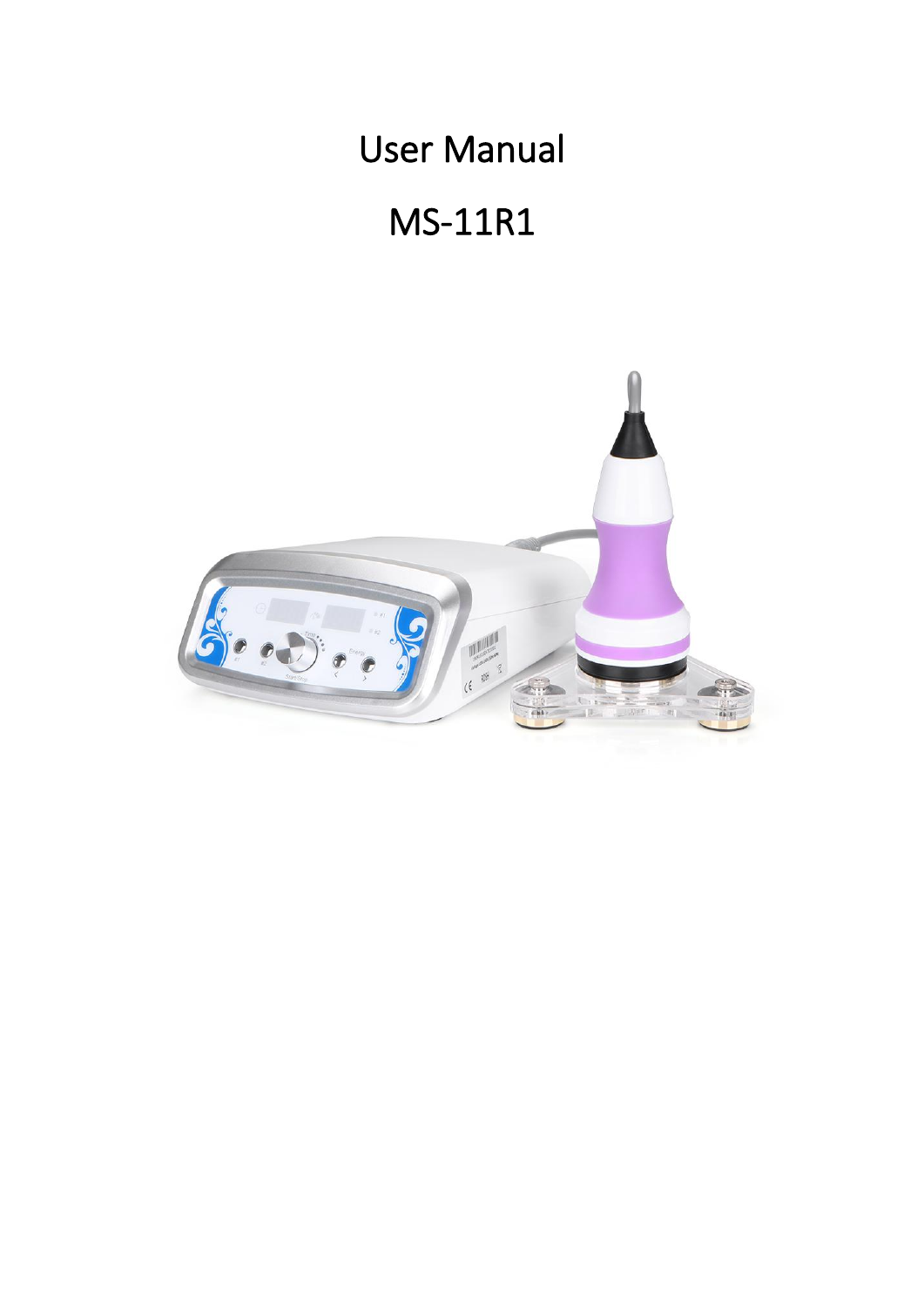# Preface

Dear users:

We're pleased to present to you MS-11R1 beauty machine featured with ultrasonic fat burning and slimming. It is a multifunctional beauty machine, targeted at problems like accumulated fat, localized fat pocket, etc. We aim at a safe and, at the same time, effective beauty result by using high-end technologies. Ultrasonic beauty machines are skin care machines for professional use, which needs to be handled by professionals with proper training. Any improper use will result in adverse outcomes. Therefore we advise any personnel read this guide thoroughly and follow the instructions strictly before operation.

We believe our quality product will bring in good returns on your end. Also, you can count on our worry-free after-sales service.

Thank you!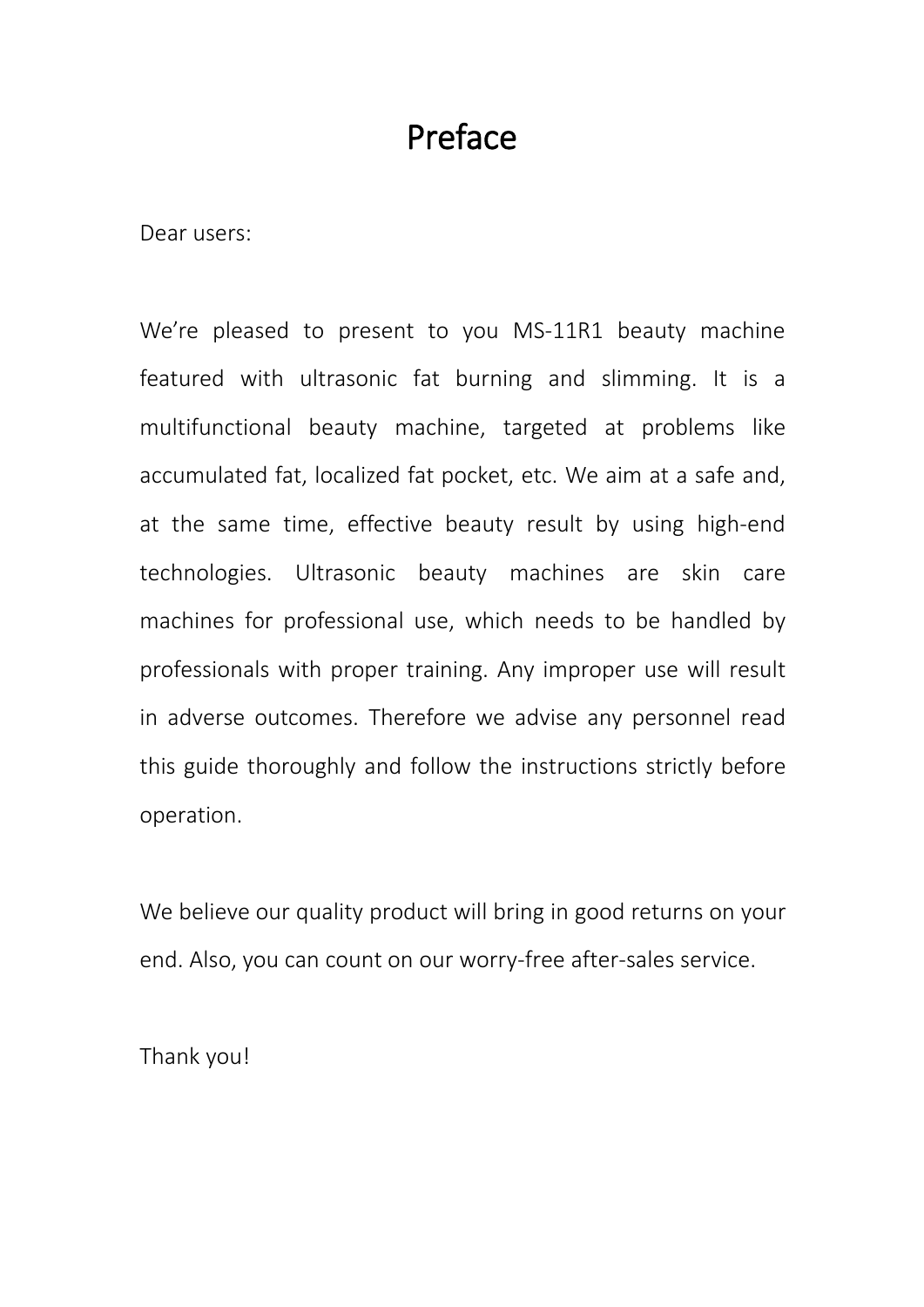# Table of Contents

| Preface                         |
|---------------------------------|
| Part I                          |
| <b>Brief Introduction</b>       |
| Advantages                      |
| Working Principles & Treatments |
| Shaping Waist & Abdomen         |
| <b>Shaping Arms</b>             |
| <b>Shaping Buttocks</b>         |
| Shaping Legs                    |
| <b>Body Sculpting</b>           |
|                                 |
|                                 |
|                                 |
| Part II                         |
|                                 |
| 1. Detailed Operations          |
| 2. Technical Parameters         |
| 3. Safety Precautions           |
| 4. Dos and Don'ts               |
| 5. Troubleshooting & Solutions  |
| 6.FAQs                          |
| 7. Packing List                 |
| 8. Operational Diagrams         |
|                                 |
|                                 |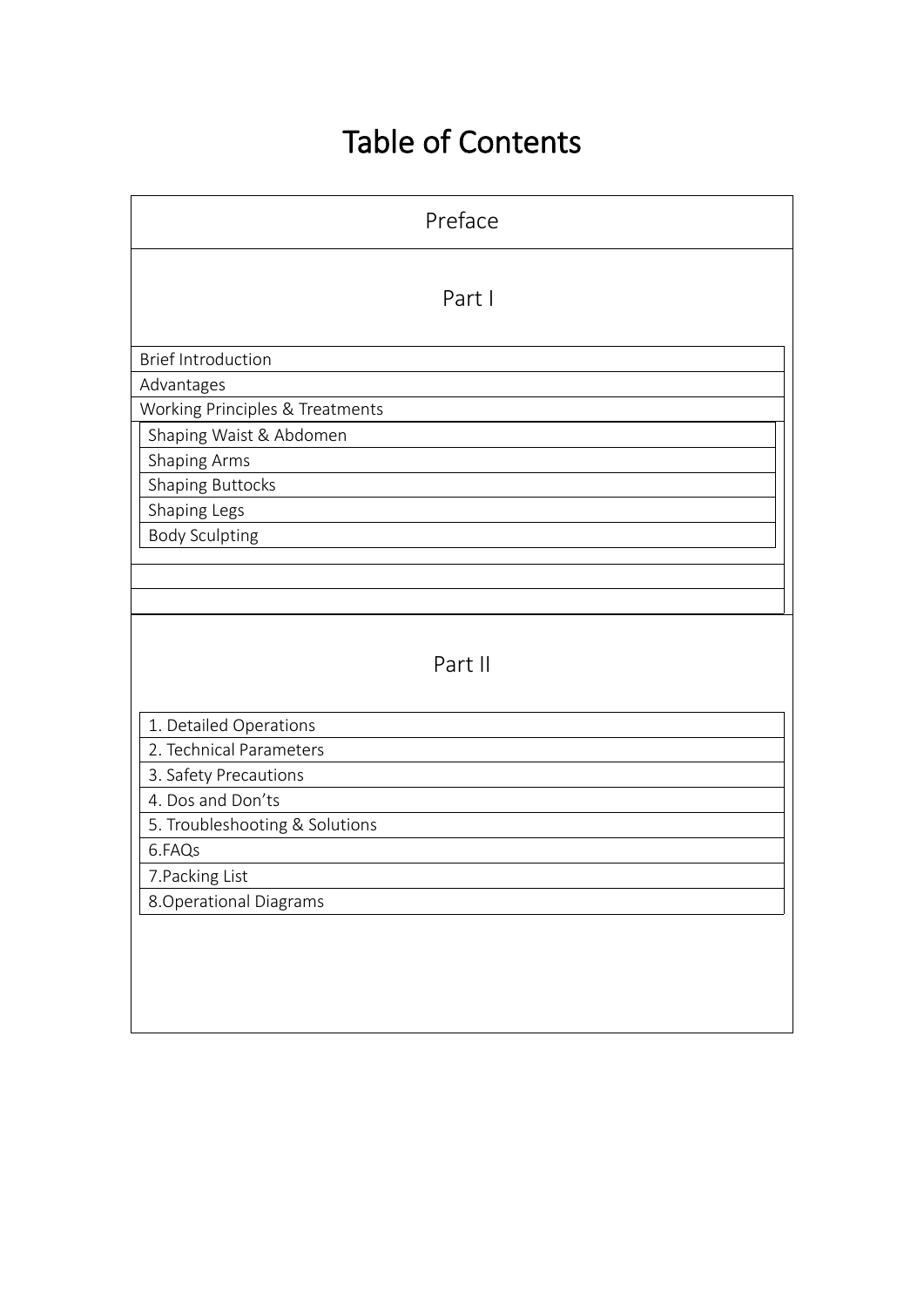# Part I

# Brief Introduction

Ultrasonic beauty machines are currently the most popular beauty machines that work on weight loss and body slimming. It's an effective replacement of all the facial and body care programs in beauty salons. Moreover, they are convenient and easy to operate. It solves both skin and body management issues for beauty-lovers. This equipment requires no injection, no medication, no operation, thus having no side-effects. It is used externally during the whole process and has an immediate effect. Ultrasound of special frequency targets at unwanted stubborn cellulite and localized fat pocket, bringing amazing results by dissolving fat cells through ultrasonic body massage .

# Advantages

1. Ultrasonic fat burning replaces and transcends liposuction, bringing good news for treating obesity.

2. Smart detection system allows the device to monitor the change of skin temperature so as to adjust frequencies while dissolving cellulites.

3. It adopts the cutting-edge fat-blasting technology.

4. Painless, non-invasive during the process. No downtime, without affecting any work and life plans.

- 5. No consumption, low cost and quick returns.
- 6. Unevenness, bleed, swelling and stasis will not appear after treatment.
- 7. Portable, and easy to operate; It can be used both at home and beauty salons.
- 8. Ultrasound targets at unwanted stubborn cellulite, bringing amazing result.

# Principles

Using the sound wave with a frequency of 4 MHz emitted by the strong sound wave head gathering strong sound waves, human adipocytes can produce a strong impact and friction movement between adipocytes after entering the human body, which can effectively consume heat, water and shrink adipocytes. In addition, when sound waves vibrate, it can make adipocytes smaller. Strong crack will come along, cells will burst instantly, adipocytes reduce, so as to achieve the effect of fat removal.

Cavitation Principle of Ultrasound: Tens of thousands of tiny bubbles, namely cavitation bubbles, are produced by vibration of liquid. These bubbles grow in the negative pressure region formed by the longitudinal propagation of ultrasound, and close rapidly in the positive pressure region, thus being compressed and stretched under alternating positive and negative pressures. The bubbles will be compressed until burst, which will generate huge instantaneous pressure, generally up to tens of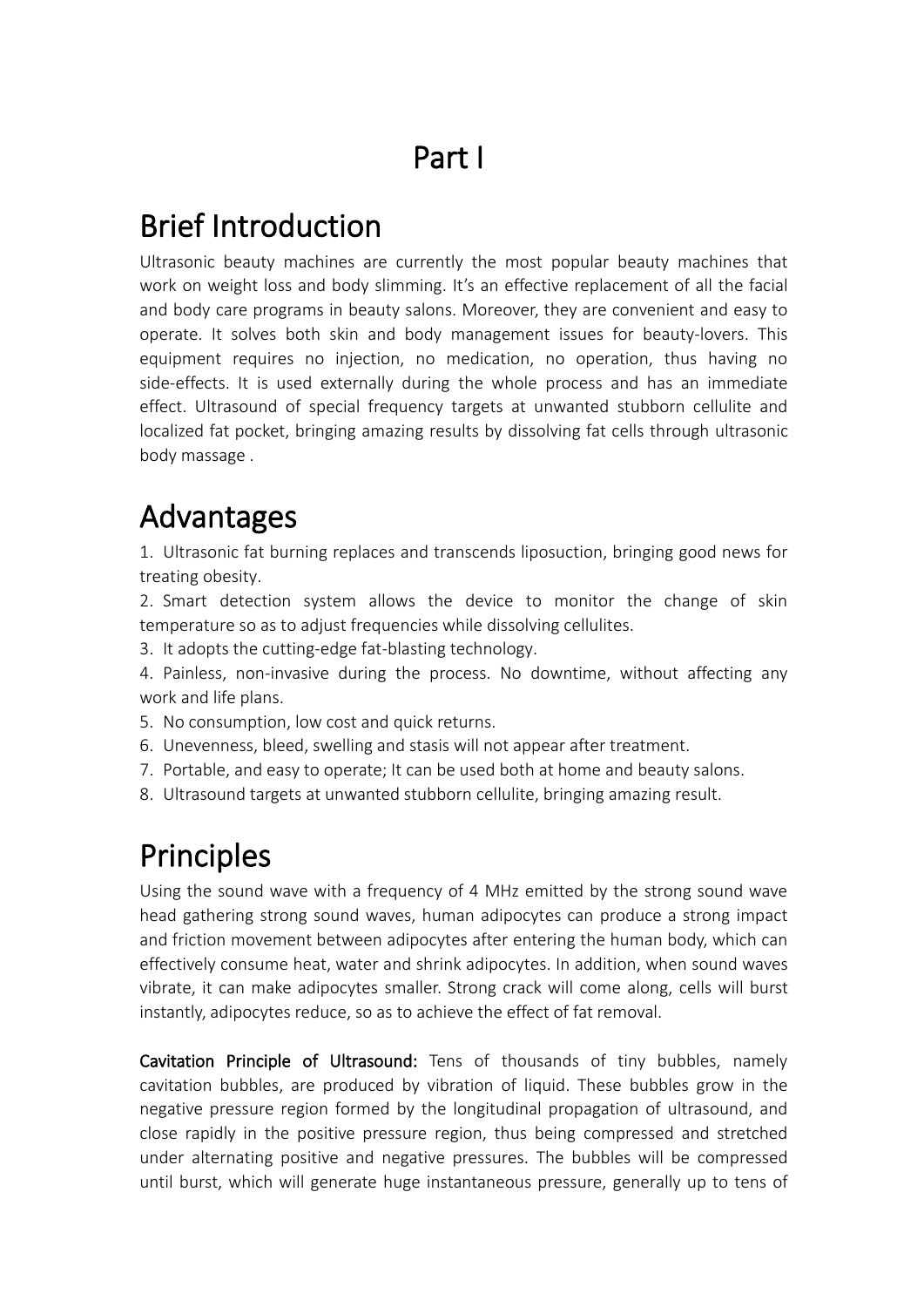MPa to hundreds of MPa, and produce strong vibration and noise.

Advantages: Ultrasound 2.0 only aim for low-density adipose tissue in a specific frequency, protect high-density tissue such as vascular and nerve tissue so no damage will be done by high temperature.

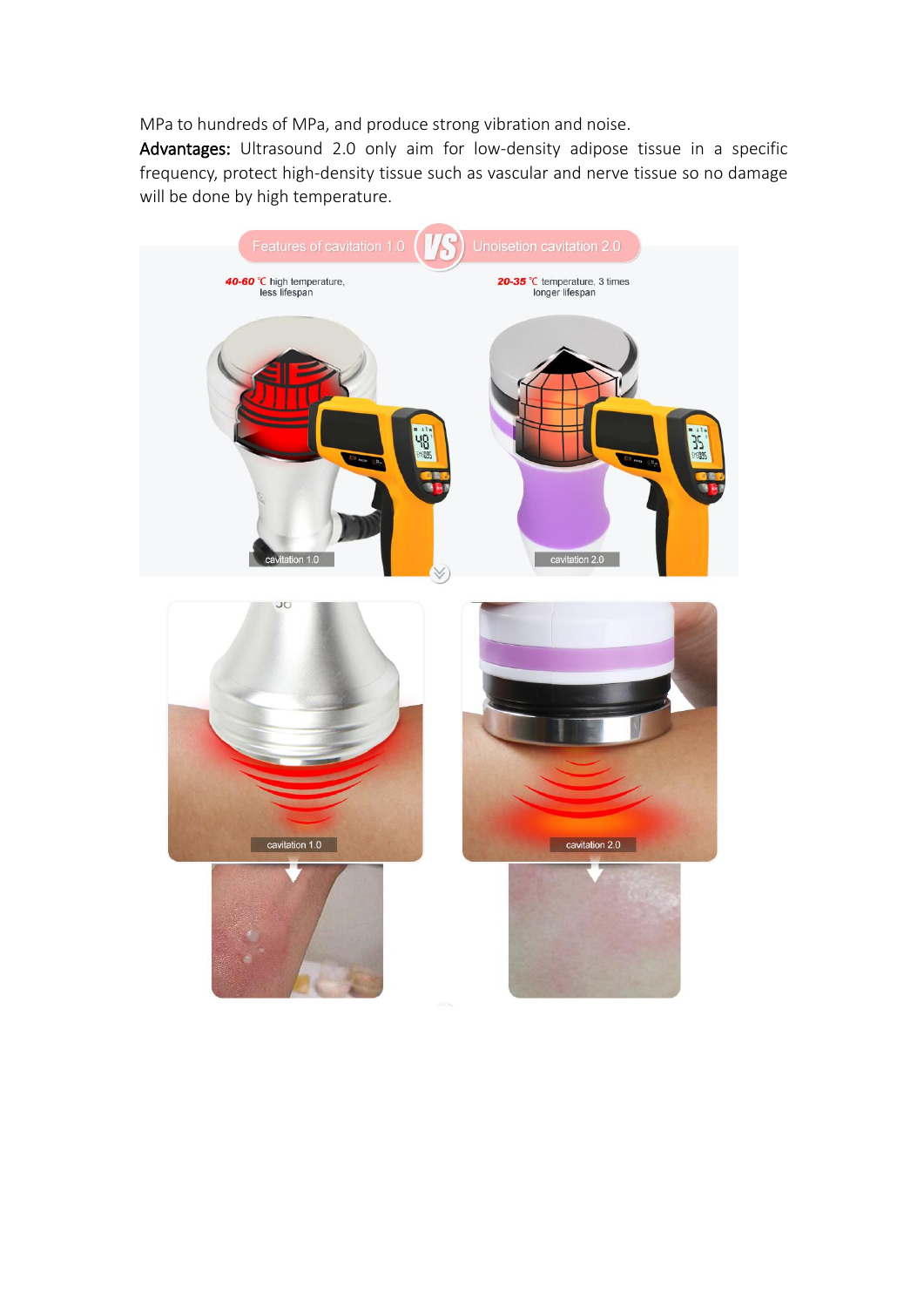

# Shaping Waist & Abdomen

### Effects

- 1. Dissolve excess belly fat.
- 2. Improve protruding belly fat, and love handles.
- 
- 3. Blast cellulite to help metabolism.<br>4. Improve the belly fat caused by long hours' sitting.

### Applicable Range

- 1. Those with postpartum abdominal fat, and protruding fat.
- 2. Those who sit for long hours and have undesirable waist lines.
- 3. Those with abdominal obesity caused by binge eating and drinking.
- 4. Those with thin lower body and fat upper body.

### Inapplicable Range

1. Those with "3 Hs"(hypertension, hyperglycemia, hyperlipidemia) and who have heart disease.

- 2. Those in pregnancy, menstruation or lactation.
- 3. Those who have just undergone surgical wounds or convalescents.
- 4. Those with epilepsy and severe diabetes and hyperthyroidism.
- 5. Those with malignant tumors, hemophilia or severe bleeding.
- 6. Those with skin diseases and infectious diseases.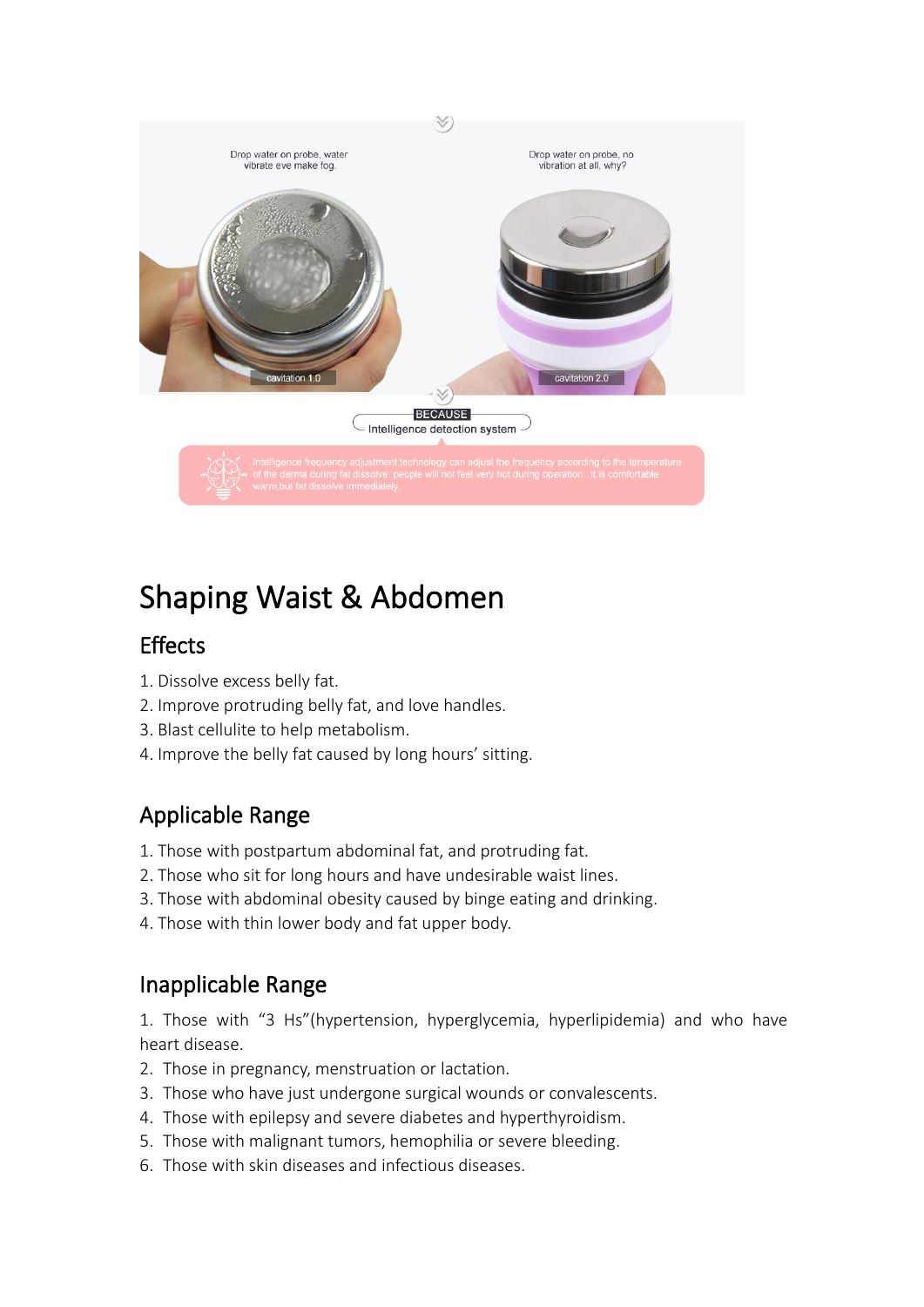### Notes after Operation

1. Avoid crop top or anything exposing waist and abdomen as well as cold and windy environment.

2. Avoid binge eating or drinking. No alcohol, no spicy and greasy food. Staying up late should be avoided. Drink warm water.

3. Steam sauna, hot spring or strenuous exercise should be avoided within 7 days after operation.

4. Before going to bed at night, you can rub your abdomen clockwise with your hands, so as to better the effect of weight loss and metabolism.

# Shaping Arms

### Effects

- 1. Dissolve excess fat on your arms and help boost metabolism.
- 2. Improve bat wings.
- 3. Improve flabby arms.
- 4. Improve arm fat accumulation.

### Applicable Range

- 1. Those with thick arms and want to look better in clothes.
- 2. Those with bat wing and flabby arms.
- 3. Those who are prone to have a thin body but thick arms.
- 4. Those with fat accumulation on arms.
- 5. Those with thick arms due to lack of arm movement.

### Inapplicable Range

1. Those with hypertension, heart disease, diabetes, serious thyroids, malignant tumor, etc.

- 2. Those who are in their allergic phase or those with severe sensitive skin.
- 3. Those with skin wounds or trauma.
- 
- 4. Those who are over-aging.<br>5. Those in pregnancy, or convalescents.
- 6. Those with skin diseases and infectious diseases.

### Notes after Operation

- 1. Keep warm; avoid cold food or windy environment.
- 2. Drink more lukewarm water to stay hydrated.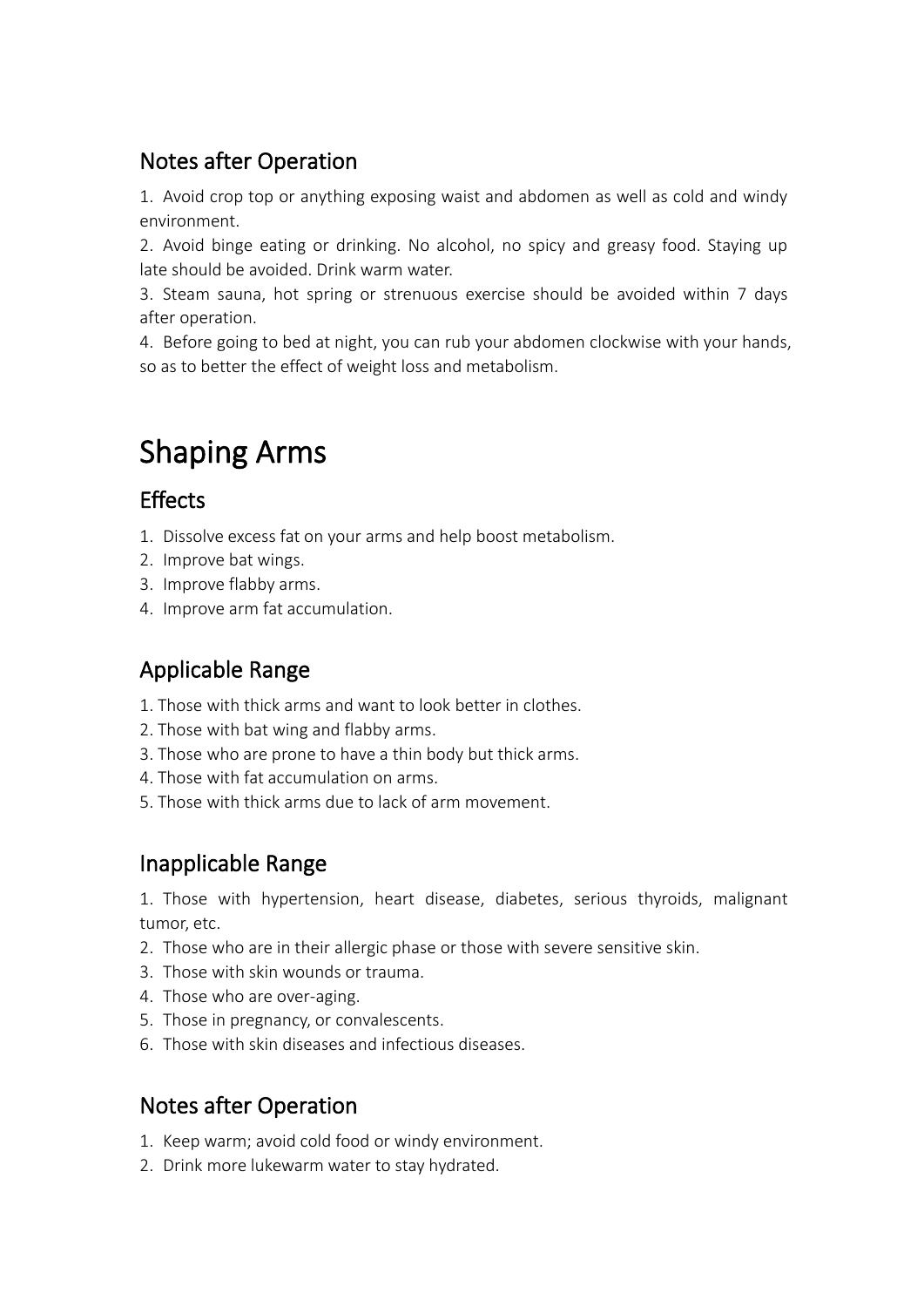3. Avoid binge eating or drinking. Staying up late should be avoided.

4. Steam sauna, hot spring or strenuous exercise should be avoided within 7 days after operation.

# Shaping Buttocks

### **Effects**

- 1. Get rid of unwanted fat.
- 2. Reduce excessive protruding fat on buttocks.
- 3. Dissolve fat and boost metabolism.
- 4. Improve butt shape and make it look better.

## Applicable Range

- 1. Those with flabby butt and fat accumulation.
- 2. Those with undesirable hip shape.
- 3. Those with postpartum buttocks that has too much fat accumulation.
- 4. Those with big hips caused by fat accumulation and wish to change that.

### Inapplicable Range

1. Those in menstruation, pregnancy, lactation, surgical recovery

2. Those with hypertension, heart disease, diabetes, severe thyroid and malignant tumors.

- 3. Those with skin diseases, infectious diseases or who is during their allergic phase.
- 4. Those with wounds or in surgical recovery.
- 5. Those with severe sensitive skin, or who is during their allergic phase.
- 6. Those who just undergone liposuction.
- 7. Those who are over-aging.

### Notes after Operation

- 1. Keep buttocks warm; avoid miniskirt or shorts.
- 2. Drink more lukewarm water to stay hydrated; avoid windy environment.
- 3. Avoid alcohol, binge eating or drinking; Staying up late should be avoided.
- 4. Avoid cold, raw, spicy food; sleep enough.

5. Steam sauna, hot spring or strenuous exercise should be avoided within 7 days after operation.

# Shaping Legs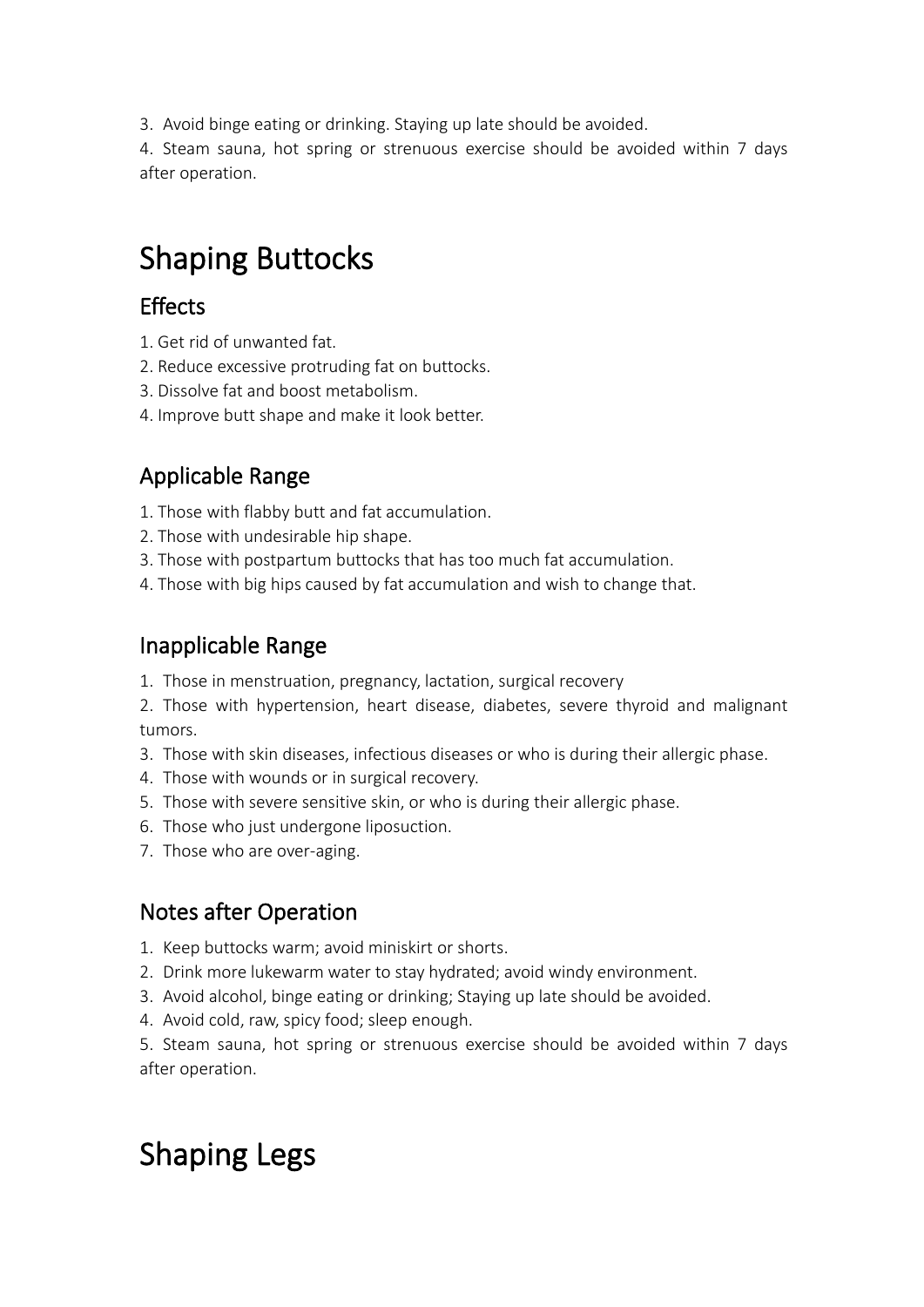### Effects

- 1. Dissolve excess fat and rid thick legs.
- 2. Improve pear shape body.
- 
- 3. Build slender legs.<br>4. Improve obesity after binge eating.
- 5. Improve fat accumulation on both sides of the legs.

### Applicable Range

- 1. Those who like to be fit but not a fan of workout.
- 2. Those with undesirable leg shape and poor proportion of legs.
- 3. Those with leg fat accumulation.
- 4. Those with thick thighs.
- 5. Those who want to slim their legs but don't want to exercise.

### Inapplicable Range

1. Those in menstruation, pregnancy, lactation, surgical recovery

2. Those with hypertension, heart disease, diabetes, severe thyroid and malignant tumors.

- 3. Those with skin diseases, infectious diseases or who is during their allergic phase.
- 4. Those with severe sensitive skin, or who is during their allergic phase.
- 5. Those who just undergone liposuction.
- 6. Those who are over-aging.

#### Notes after Operation

- 1. Keep warm after treatment; Avoid cold, raw, spicy food or windy environment.
- 2. Drink more lukewarm water to stay hydrated so as to boost metabolism.
- 3. Avoid binge eating or drinking; Staying up late should be avoided.

4. Steam sauna, hot spring or strenuous exercise should be avoided within 7 days after operation.

5. It's advised to wear pants after treatment; Avoid miniskirt or shorts.

# Body Sculpting

### **Effects**

- 1. Dissolve excess belly fat and love handles.
- 
- 2. Blast cellulite to help metabolism.<br>3. Improve the belly fat caused by long hours' sitting.
- 4. Improve bat wings.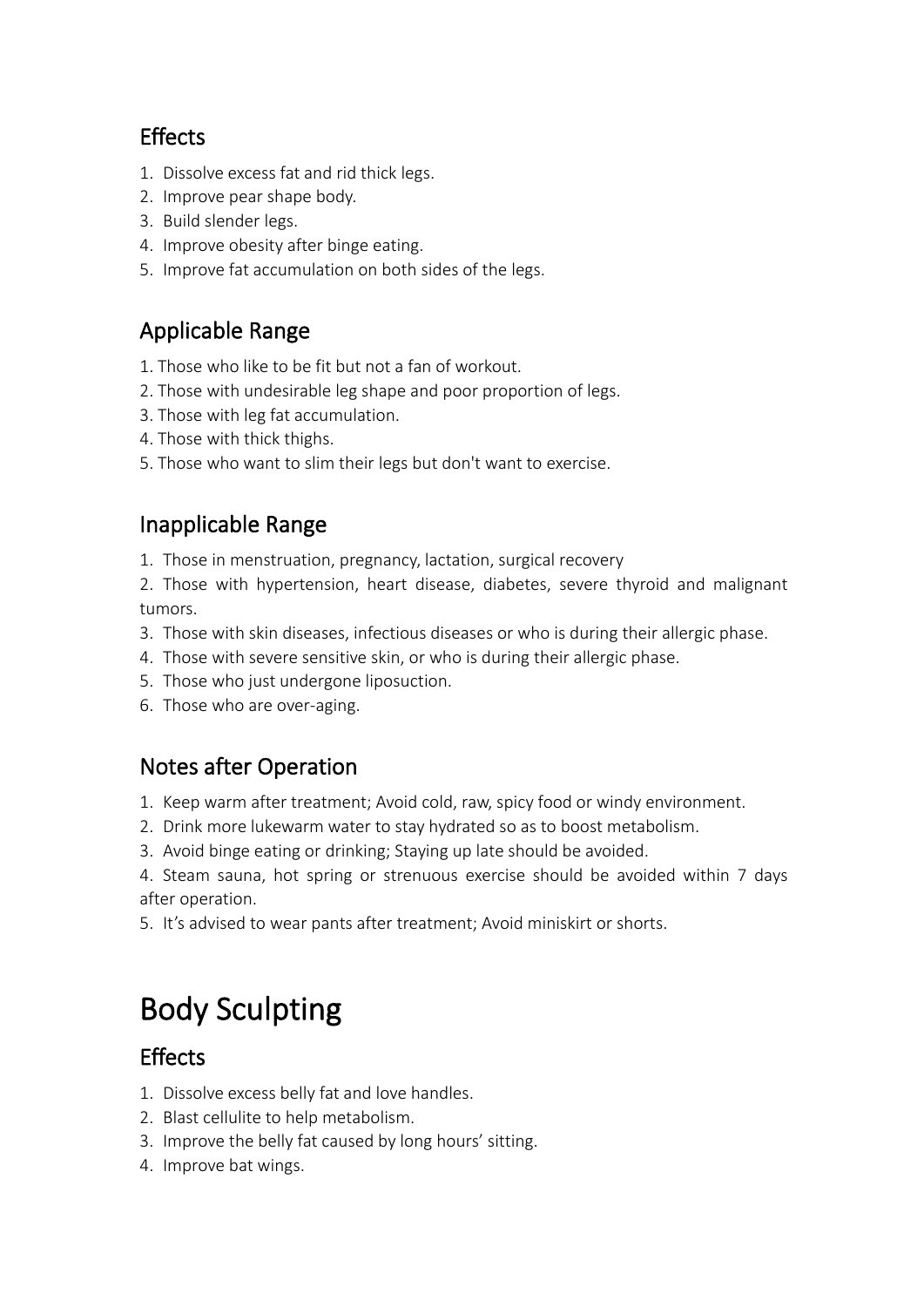- 5. Improve arm fat accumulation.
- 6. Improve pear shape body.
- 
- 7. Build slender legs.<br>8. Improve obesity after binge eating.
- 9. Improve fat accumulation on both sides of the legs.

#### Applicable Range

- 1. Those who sit for long hours and have undesirable waist lines.
- 2. Those with thin lower body and fat upper body.
- 3. Those with thick arms and want to look better in clothes.
- 4. Those with bat wing and flabby arms.
- 5. Those with fat accumulation on arms.
- 6. Those who like to be fit but not a fan of workout.
- 7. Those with poor proportion of body shape.
- 8. Those with leg fat accumulation.
- 9. Those with postpartum body fat accumulation, and unfit body shape.
- 10. Those who want to lose weight but don't want to exercise.

#### Inapplicable Range

1. Those with "3 Hs"(hypertension, hyperglycemia, hyperlipidemia) and who have heart disease.

- 2. Those with epilepsy and severe diabetes and hyperthyroidism.
- 3. Those with malignant tumors, hemophilia or severe bleeding.
- 4. Those with severe sensitive skin, or who is during their allergic phase.
- 5. Those with skin trauma or wounds.
- 
- 6. Those who are over-aging.<br>7. Those with skin diseases and infectious diseases.
- 8. Those in pregnancy, menstruation or lactation or convalescents.
- 9. Those who just undergone liposuction.

#### Notes after Operation

- 1. Avoid wearing crop top, miniskirts or shorts, and avoid getting cold from the wind.
- 2. Avoid alcohol, binge eating, drinking, or staying up late.
- 3. Avoid sauna, hot spring or strenuous exercise for 7 days after operation.
- 4. Before going to bed at night, you can knead your abdomen clockwise with your hands to make the metabolic effect of weight loss better.
- 5. Drink more lukewarm water to stay hydrated.
- 6. Keep warm after operation, and do not consume cold food.
- 7. Drink plenty of hot water to hydrate and speed up metabolism.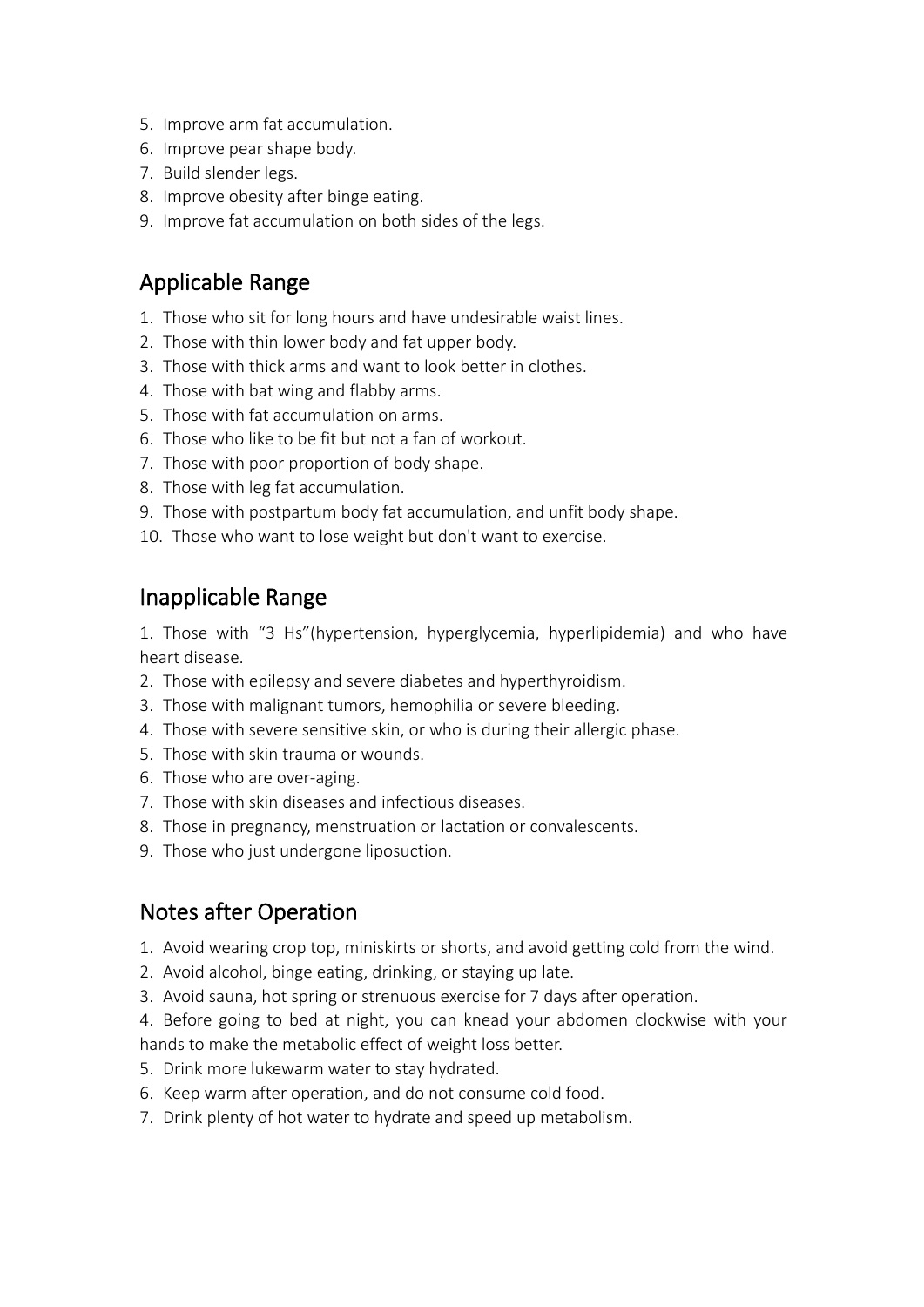# Part II

## 1. Detailed Operation

Detailed installation is as follows:



- 1: Ultrasonic wire jack
- 2: Power button
- 3: Fuse
- 4: Power jack

The interface is as follows:

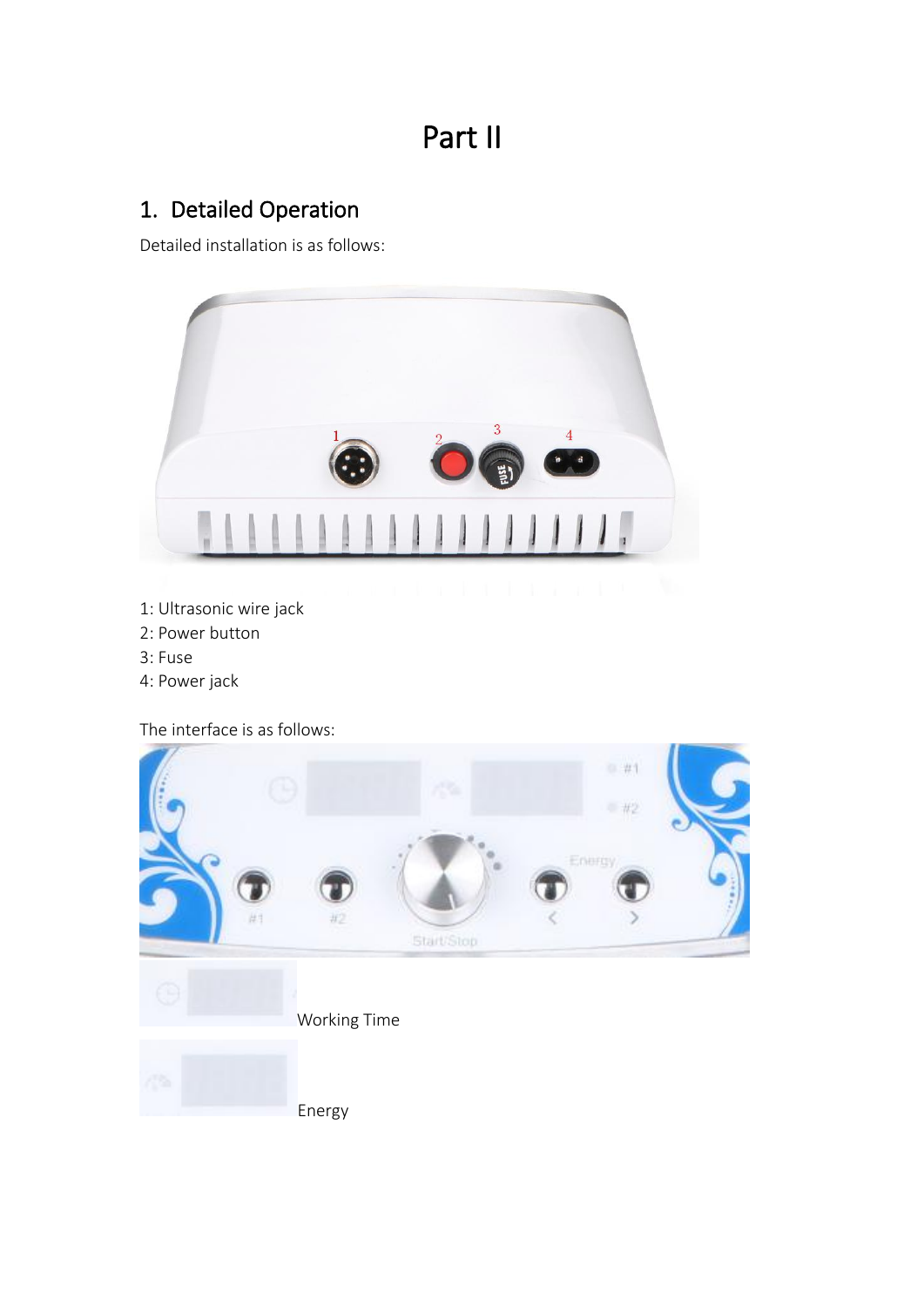

Energy +/- (range: 1-10)



Mode



#1 is consecutive mode, the probe emits energy after turning on the device, suitable for those with fat accumulation and thick layers of fat



 $#2$ #2 is intermittent mode, the probe emits energy intermittently after turning on the device, suitable for fist-time users or those take longer to adapt



Mode Indicator, turns on after selecting



Time +/- (turn left to decrease time, turn right to increase time)



Click Start Stop to start

### 2. Technical Parameters

Both 110v and 220v voltage version are available.

Also we stock the USA, UK, AU, EU plug to suit for the country all over the world

Frequency: 50/60Hz

Technology: Cavitation 2.0 unoisetion

Cavitation frequency:40KHz

Power:120W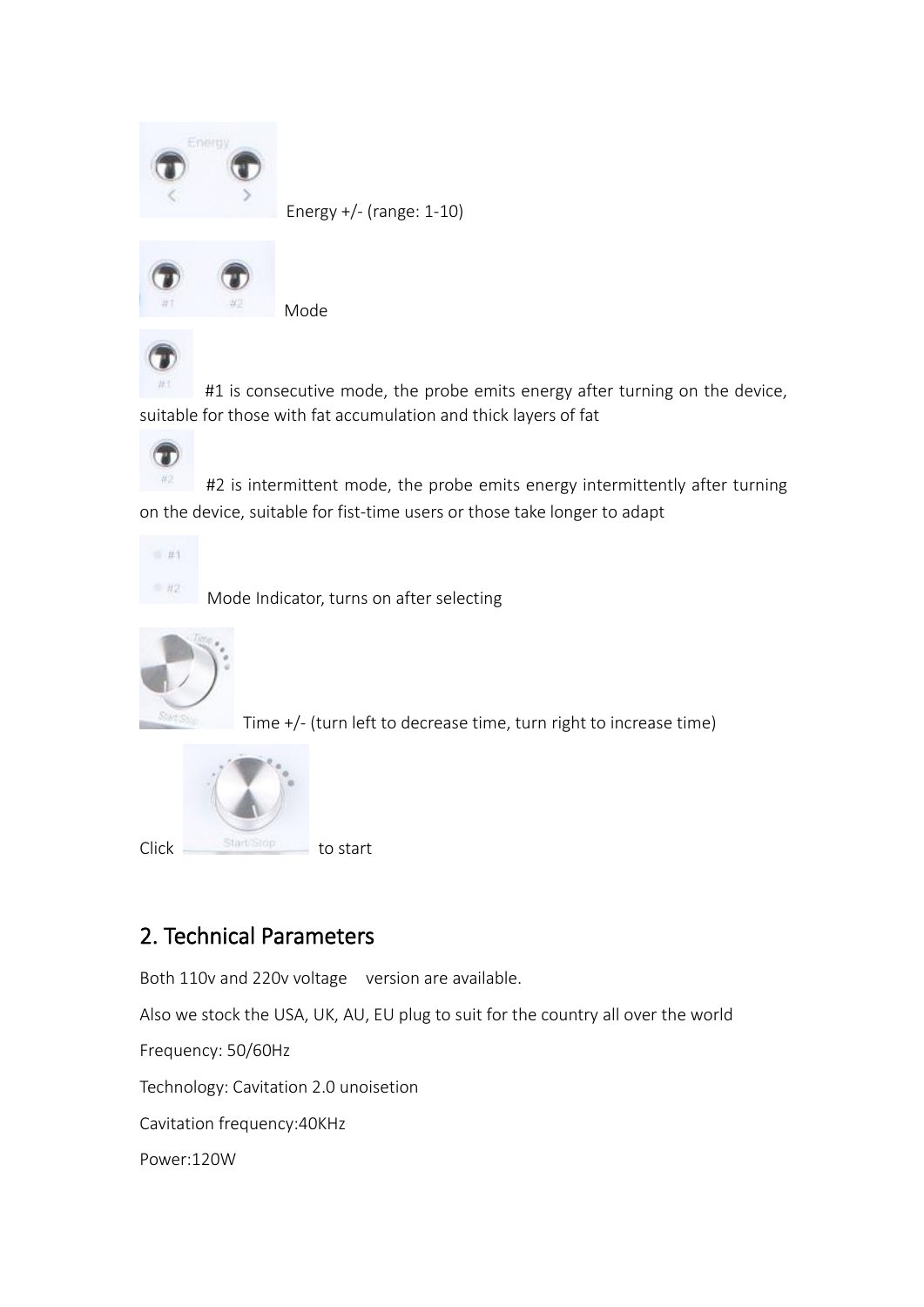### 3. Safety Precautions

Patients with the following symptoms should be cautious about using this instrument. Please consult a doctor or a professional before using the instrument. The details are as follows:

- 1. Those who are pregnant or lactating.
- 2. Those with heart disease or who are equipped with pacemaker.
- 3. Those whose wounds have not healed and who are recovering from the operation.
- 4. Those with epilepsy, severe diabetes and hyperthyroidism.
- 5. Those with malignant tumor, hemophilia or severe bleeding.
- 6. Those with skin diseases and infectious diseases.
- 7. Those with liver disease and gallstones.

### 4.Dos and Dont's

1. Use a grounding pin and make sure the power socket of the device is properly connected before each operation.

2. Ensure that the voltage of the device is appropriate. If the voltage of the local power supply is unstable, we recommend that users increase to the matching power voltage.

3. In order to ensure the therapeutic effect and normal service life expectancy of the device, please use the specified accessories provided or recommended by the original manufacturer.

4. The device should not be placed in wet environment or near water, nor should they be directly exposed to sunlight.

5. Do not place the device near a strong heat source, because this may affect the life and normal use of the device.

6. Please restrain from using the device on eyes, thyroid, parathyroid, testicles, abdomen of pregnant women, and pacemakers.<br>7. Patients who are suffering from illness should consult with a doctor and gain

permission from the doctor before using.

8. Please turn off the power switch of the device, and ensure that the total power supply of the device is turned off before the staff leaves after daily use, so as to ensure the safety of the electrical products.

9. Use device or train device operators in strict accordance with instructions in the user manual.

10. When taking other weight-loss drugs, it is recommended to stop taking them for 1 to 2 months before treatment. Extension of the course of treatment is recommended if you wish to lose weight immediately.

11. Don't use the instrument with an empty stomach. After a full meal, wait at least 1 hour before a course of weight loss treatment.

12. Start from the lowest energy level and slowly add up.

13. When using this device, the operating parts must be kept moist and dry skin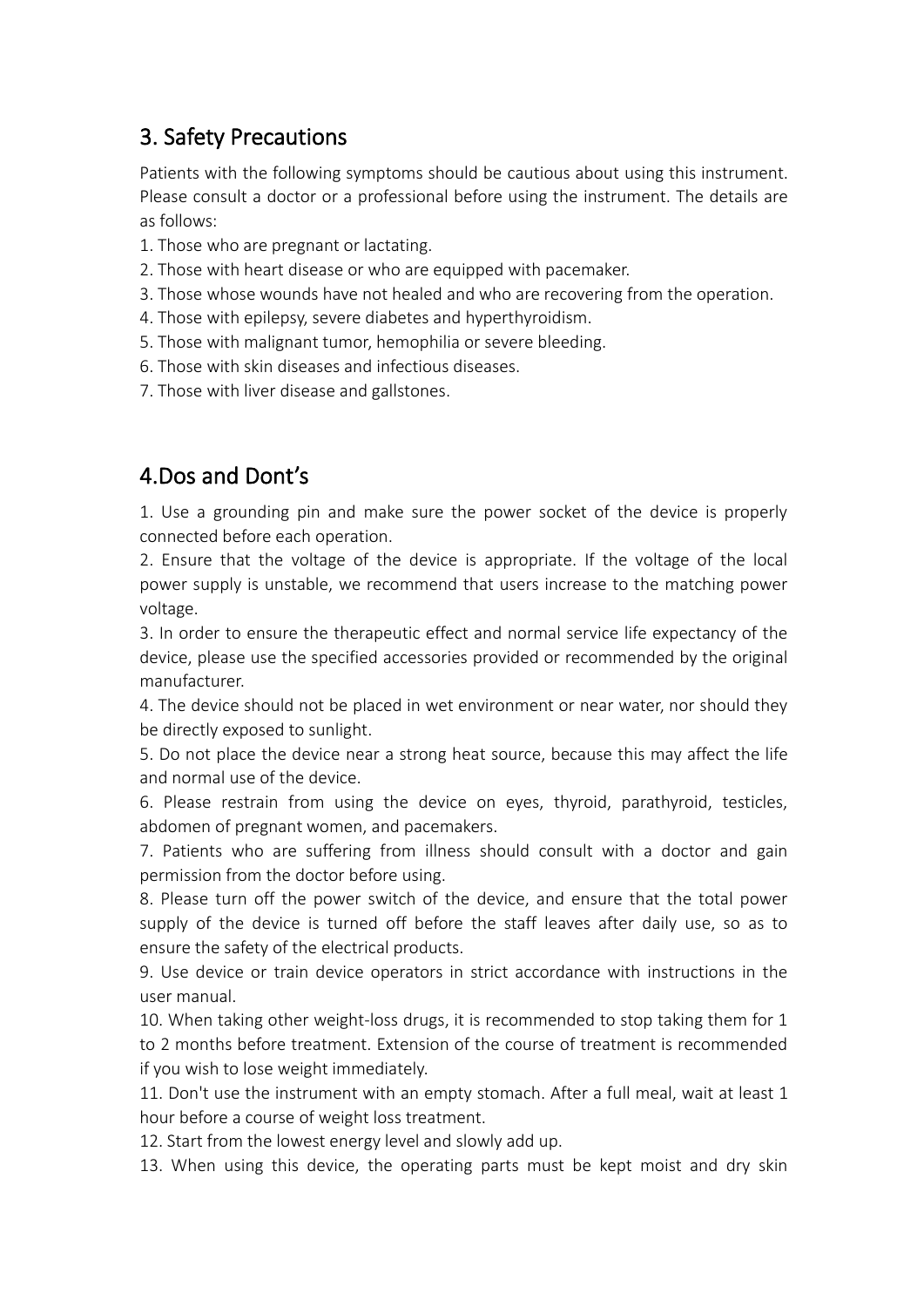should be avoided.

14. Clean the instrument with normal saline after operation to ensure its cleanliness and hygiene and prolong its service life.

### 5. Troubleshooting & Solutions

#### 1. The instrument cannot be started, but the key light on the back of the instrument does not work?

A. Make sure the power cord is connected to a valid power socket.

B. Whether the fuse tube on the back of the instrument is loose or burnt out.

#### 2. No energy output?

A. Please check whether the handle is connected with the instrument and if it's damaged.

B. If the above methods cannot be addressed, please contact the instrument dealer for assistance.

### 6.FAQs

#### 1. Q: How long does one body sculpting treatment take?

A: One treatment time is 30 minutes. We will combine professional techniques and instruments to achieve remarkable results.

#### 2. Q: Which one is better in terms of weight loss, liposuction or this machine?

A: The principle of liposuction is to suck out the excess fat in one part of the body through the method of negative pressure suction, so as to achieve the purpose of rapid weight loss on parts of the body. It achieves fast results, requires anesthesia, recovery period. It falls under the category of surgery operation and comes with risks. However, our machine is risk-free and has no side effects.

#### 3. Q: Will I experience rebound after operation?

A: Ultrasound fat removal works by dissolving fat to reduce weight, and are not prone to rebound. Because what's dissolved through ultrasound treatment is fat, not water. The formation of fat needs a longer period of time to accumulate, so it is not prone to rebound.

#### 4. Q: Do I need to be on a diet?

A: Pay attention to what you eat. Because ultrasonic treatment end with blasting adipose and accelerated metabolism. It's best to avoid to eating spicy, oily, or fried food to avoid affecting regular metabolism. Also proper workout and sweating help with the process, in a way weight loss will be more visible as well.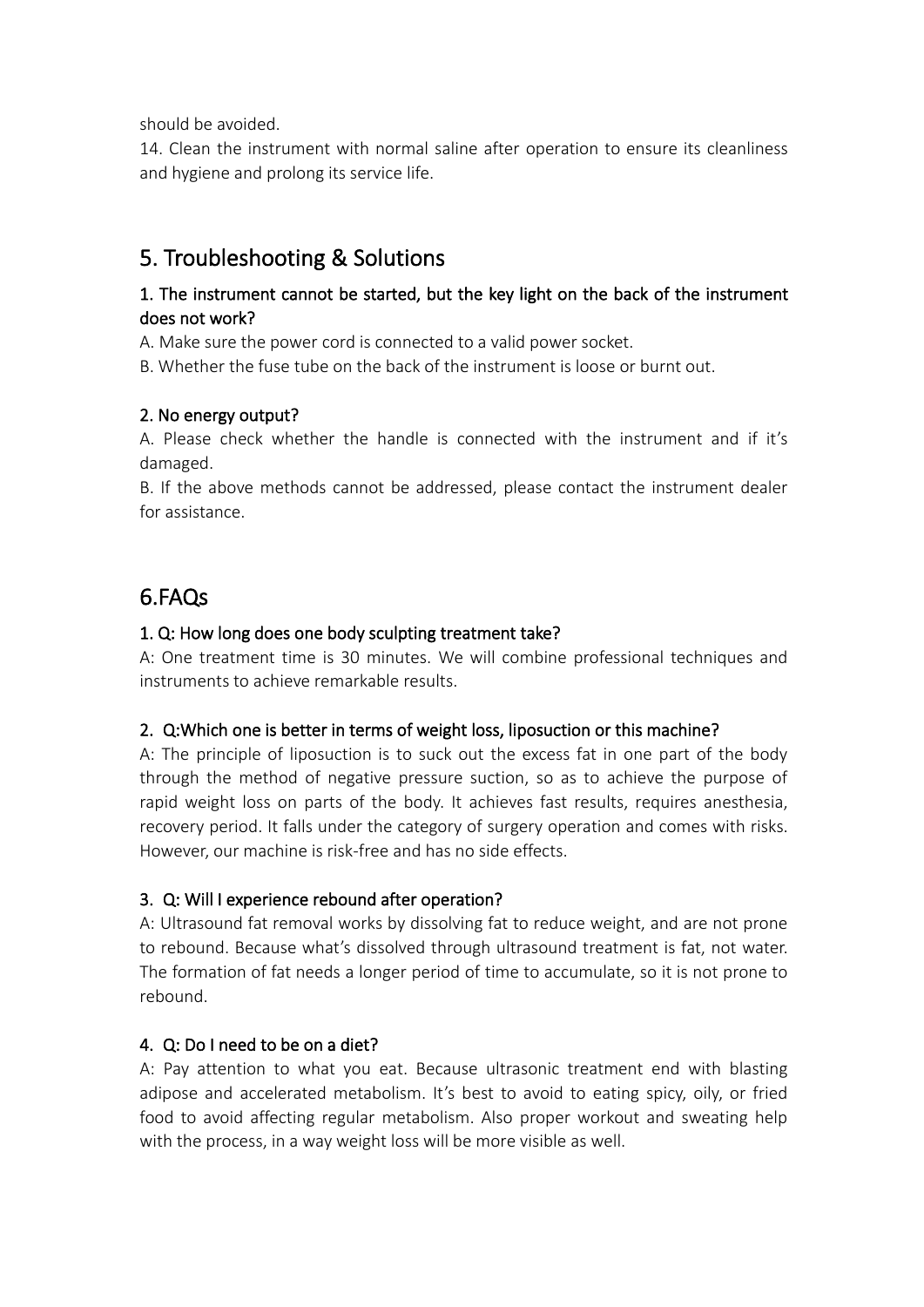#### 5. Q: Can ultrasound be operated all over the body?

A: Ultrasonic cavitation ruptures fat cells and causes mechanical disruption of fat cell membrane. Liquefied fat cells then cleared away by metabolic pathways. Our heart is a hollow organ, and sensitive to high frequency sound waves. Back and forth reflex occur due to the fact that muscle tissue and blood in the heart do not conduct sound waves in the same way. The reflex force can detach cardiac valves from cardiac muscles. If directed at the eye, it can cause retinal detachment. In a word, avoid eye and heart area when using ultrasonic beauty device. (It is also advised not to use it on waist, back and chest.)

#### 6. Q: Does ultrasound have side effects on human body?

A: Ultrasonic beauty machine requires no surgery, no opening up and no anesthesia, therefore is indeed non-invasive. It relies on ultrasound (mechanical sound wave) blast fat through cavitation - ultrasound focusing. And the results are fat smash - fat dissolving - skin firming and body sculpting respectively. It only targets at low density fat cells while leaving high density tissues like blood vessels intact, therefore having no side effects on human body. Slight tinnitus might appear to happen during the treatment, which is within normal range so there's no need to worry.

#### 7. Q: Why does tinnitus occur?

A: It's because ultrasound comes with a high frequency vibration, which could go up to 20KHz. It also goes deep into skin fat layers, which could go down to 20mm below epidermis. Highly intensifies ultrasound cause high speed friction among fat cells, resulting in them bursting and heating up, and eventually emulsified. And during the process, ultrasound can cause microvibration to the tissue that make us feel like as "tinnitus".

### 7.Packing List

1x Main Machine

1x 40K cavitation probe

1 x Base

1x Power cord

### 8. Operational Diagrams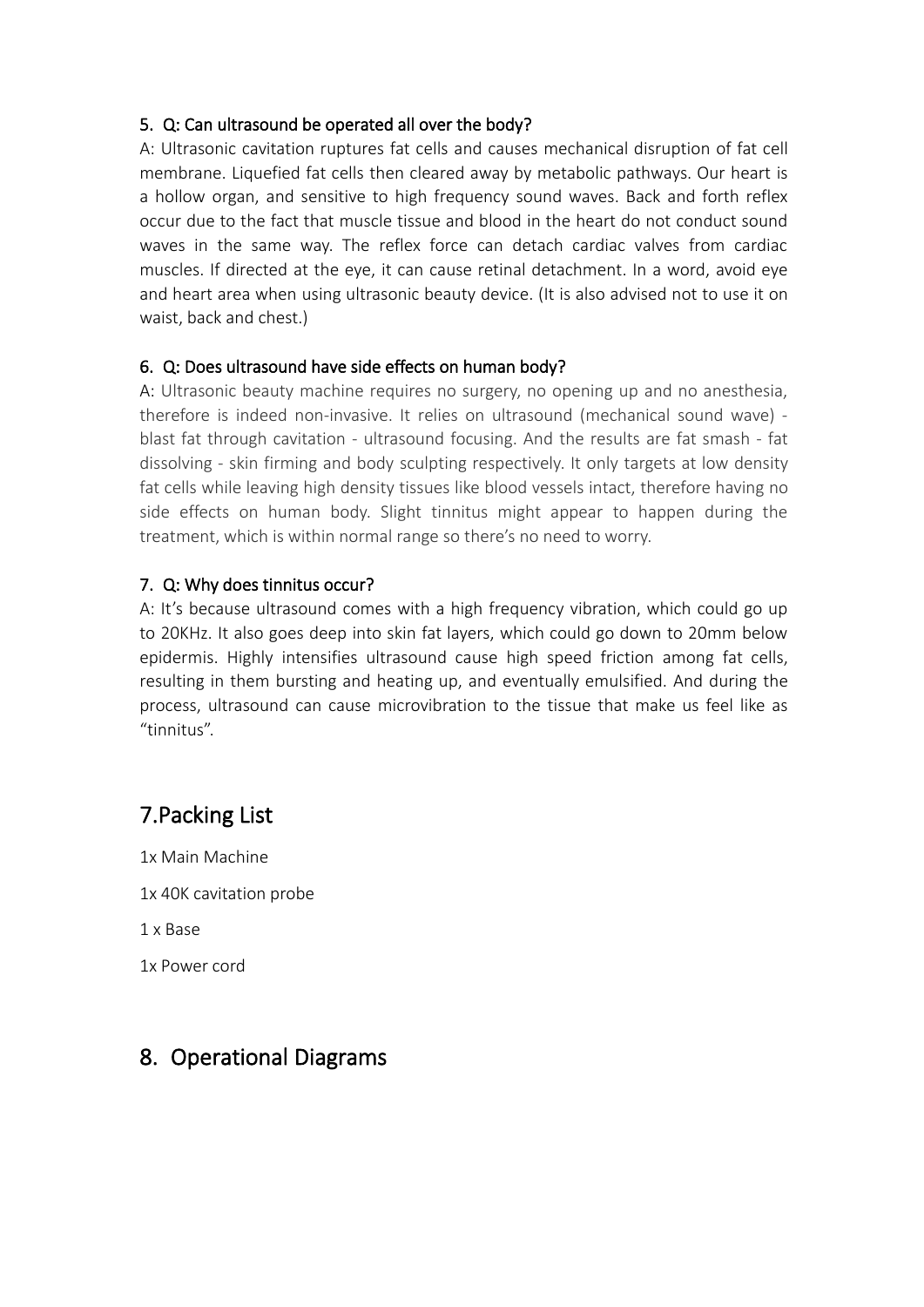| Parameter<br>Adjustment                      | Product                                       | <b>Techniques</b>                                                                                                                                                                                                                                                                                                                                                                                                                                                                                                                                                                                                                                       | <b>Diagrams</b>                                      |  |
|----------------------------------------------|-----------------------------------------------|---------------------------------------------------------------------------------------------------------------------------------------------------------------------------------------------------------------------------------------------------------------------------------------------------------------------------------------------------------------------------------------------------------------------------------------------------------------------------------------------------------------------------------------------------------------------------------------------------------------------------------------------------------|------------------------------------------------------|--|
| Shaping Waist&Abdomen: 20 min, 2-3times/week |                                               |                                                                                                                                                                                                                                                                                                                                                                                                                                                                                                                                                                                                                                                         |                                                      |  |
| Ultrasonic<br>energy:<br>20%-80%             | Hot towel+<br>Ultrasonic<br>$gel+$<br>MS-11R1 | 1. Clean the waist and<br>abdomen with hot towel, 2<br>min.<br>2. Apply gel evenly on the<br>treatment area, 2 min.<br>3. Ultrasound operation:<br>starting from one side of the<br>waist, lift the probe to<br>abdomen and groin in parallel<br>lines, 3 times.<br>4. Repeat the previous<br>technique on the other side, 3<br>times.<br>5. Move the probe on<br>abdomen in small circular<br>motions, 3 times.<br>6. Move the device on<br>abdomen in big circular<br>motions, 3 times.<br>7. Move the probe up and<br>down to shape the waist, 3-5<br>times.<br>8. Clean the treated area<br>with hot towel.<br>9. (Apply body lotion if<br>needed.) | Technique3<br>Technique5<br>Technique6<br>Technique7 |  |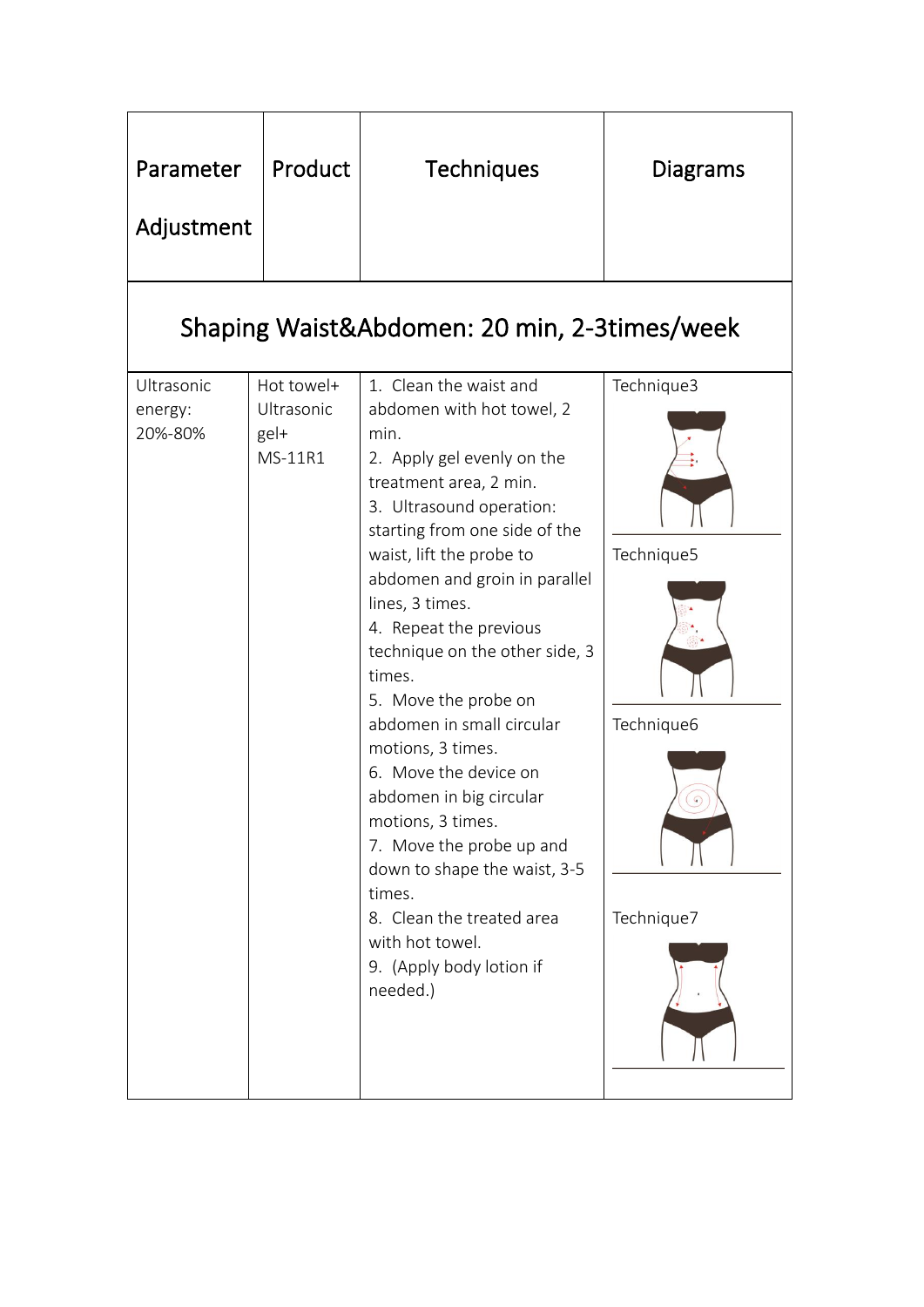It is advised to do it 2-3 times per week at early stages. Visible changes will be seen after one month consecutive treatments. Excessive fat cellulite will slowly disappear. Switch to once a week to enhance the effect of body shaping after reaching the ideal state.

|                                  |                                             | Shaping Arms: 30 min, 2-3times/week                                                                                                                                                                                                                                                                                                                                                                                                                                                                                                                                |                          |
|----------------------------------|---------------------------------------------|--------------------------------------------------------------------------------------------------------------------------------------------------------------------------------------------------------------------------------------------------------------------------------------------------------------------------------------------------------------------------------------------------------------------------------------------------------------------------------------------------------------------------------------------------------------------|--------------------------|
| Ultrasonic<br>energy:<br>20%-80% | Hot towel+<br>Ultrasonic<br>gel+<br>MS-11R1 | 1. Clean the arms with hot<br>towel, 2 min.<br>2. Apply gel evenly on the<br>treatment area, 2 min.<br>3. Device operation: Lay arms<br>flatwise and start from fat<br>part of the lower arm, moving<br>the probe towards the<br>underarm, 5-8 times.<br>4. Move the device in small<br>circles on the fat part of the<br>arm, 5-8 times.<br>5. Double the operation on<br>flabby arms if needed, 3<br>times.<br>6. Move back and forth to<br>dissolve arm fat, 5-8 times.<br>7. Do the same on the other<br>side.<br>8. Clean the treated area<br>with hot towel. | Technique3<br>Technique4 |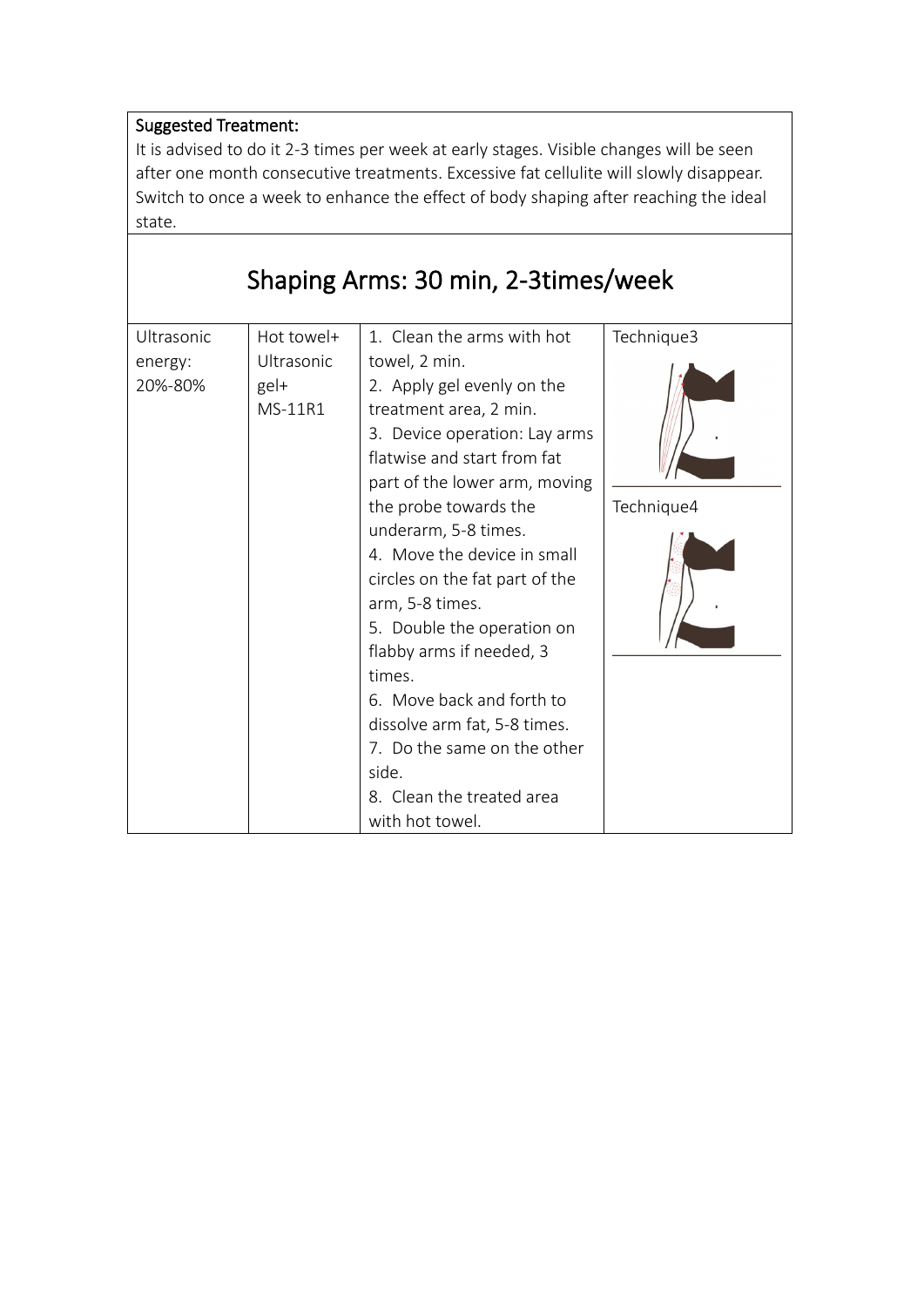It is advised to do it 2-3 times per week at early stages. Visible changes will be seen after one month consecutive treatments. Excessive fat cellulite will slowly disappear. Switch to once a week to enhance the effect of body shaping after reaching the ideal state.

|                                  |                                             | Shaping Buttocks: 30 min, 2-3times/week                                                                                                                                                                                                                                |            |
|----------------------------------|---------------------------------------------|------------------------------------------------------------------------------------------------------------------------------------------------------------------------------------------------------------------------------------------------------------------------|------------|
| Ultrasonic<br>energy:<br>20%-80% | Hot towel+<br>Ultrasonic<br>gel+<br>MS-11R1 | 1. Clean the buttocks with<br>hot towel, 2 min.<br>2. Apply gel evenly on the<br>treatment area, 2 min.<br>3. Device Operation: Move<br>the probe in small circles<br>around fat part of the                                                                           | Technique3 |
|                                  |                                             | buttocks, 5-8 times.<br>4. Lift upwards from the thigh<br>root to buttocks, 5-8 times.<br>5. Move the probe in small<br>circles around fat part of the<br>buttocks, 5-8 times.<br>6. Do the same on the other<br>side.<br>7. Clean the treated area with<br>hot towel. | Technique4 |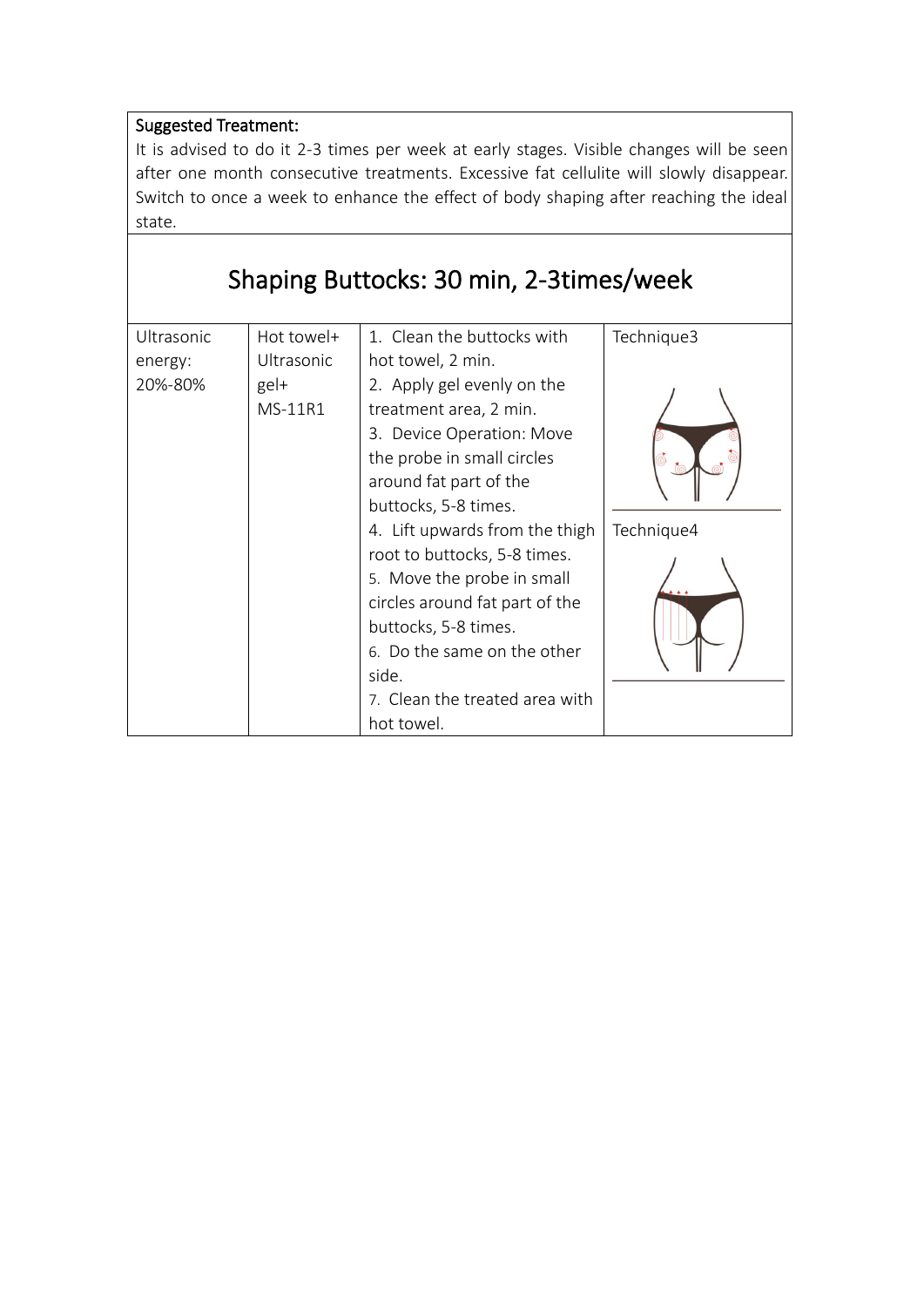It is advised to do it 2-3 times per week at early stages. Visible changes will be seen after one month consecutive treatments. Excessive fat cellulite will slowly disappear. Switch to once a week to enhance the effect of body shaping after reaching the ideal state. Try to focus on the fat part around the buttocks but not the middle.

| Shaping Legs: 30 min, 2-3times/week                                               |
|-----------------------------------------------------------------------------------|
| Ultrasonic<br>Hot towel+<br>Ultrasonic<br>Energy:<br>20%-80%<br>$gel+$<br>MS-11R1 |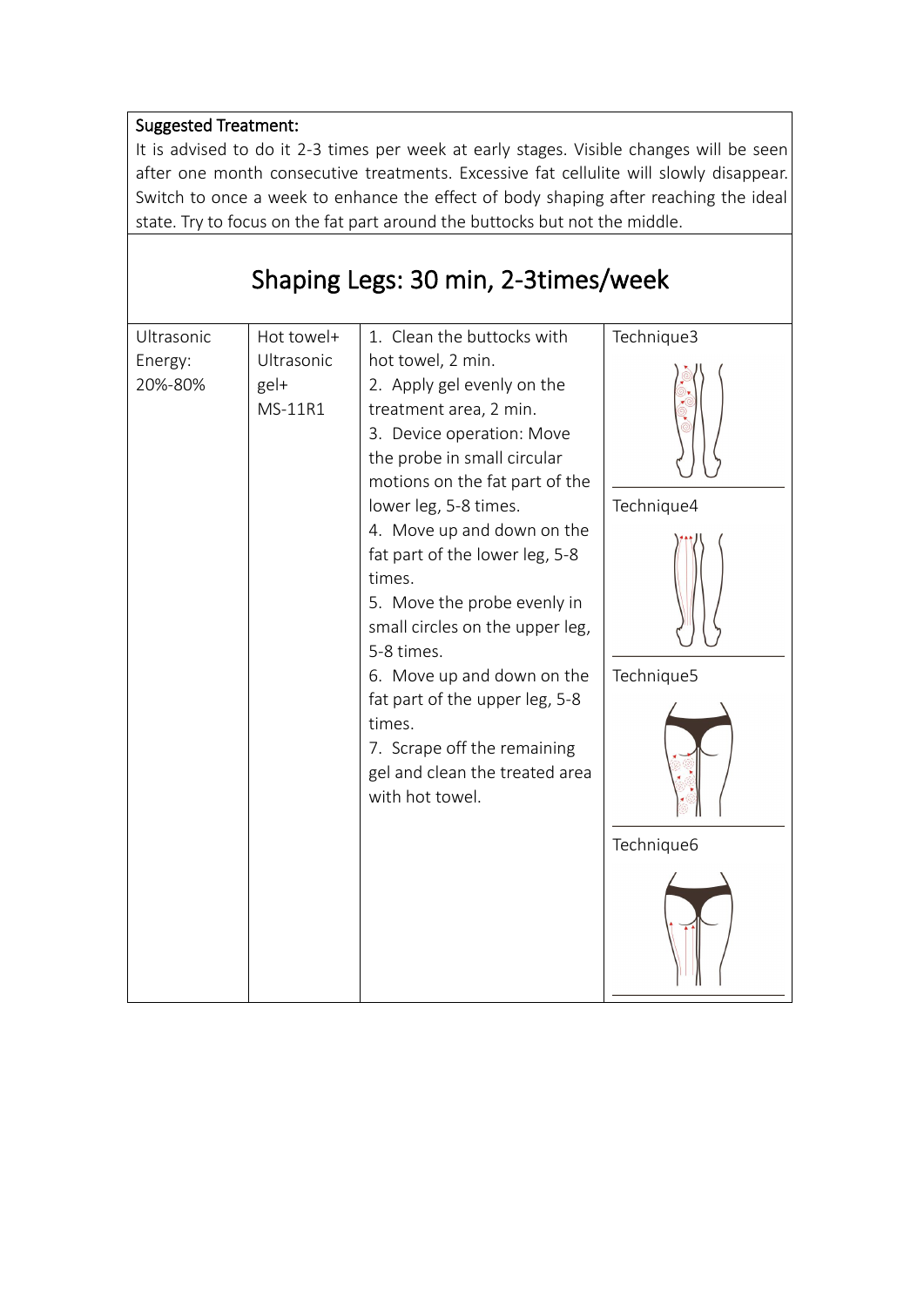It is advised to do it 2-3 times per week at early stages. Visible changes will be seen after one month consecutive treatments. After two months, circulation is accelerated and excessive fat cellulite will slowly disappear. Switch to once a week to enhance the effect of body shaping after reaching the ideal state.

| Ultrasonic<br>Hot towel+<br>Technique3<br>Arms<br>1. Clean the arms with hot<br>Ultrasonic<br>Energy:<br>20%-80%<br>gel+<br>towel, 2 min.<br>2. Apply gel evenly on the<br>MS-11R1                                                                                                                                                                                                                                                                                                                                                |
|-----------------------------------------------------------------------------------------------------------------------------------------------------------------------------------------------------------------------------------------------------------------------------------------------------------------------------------------------------------------------------------------------------------------------------------------------------------------------------------------------------------------------------------|
| treatment area, 2 min.<br>3. Device operation: Lay<br>arms flatwise and start from<br>fat part of the lower arm,<br>Technique4<br>moving the probe towards<br>the underarm, 5-8 times.<br>4. Move the device in small<br>circles on the fat part of the<br>arm, 5-8 times.<br>5. Double the operation on<br>Technique12<br>flabby arms if needed, 3<br>times.<br>6. Move back and forth to<br>dissolve arm fat, 5-8 times.<br>7. Do the same on the<br>other side.<br>8. Clean the treated area<br>with hot towel.<br>Technique14 |

# Body Sculpting: 70 min, 2-3times/week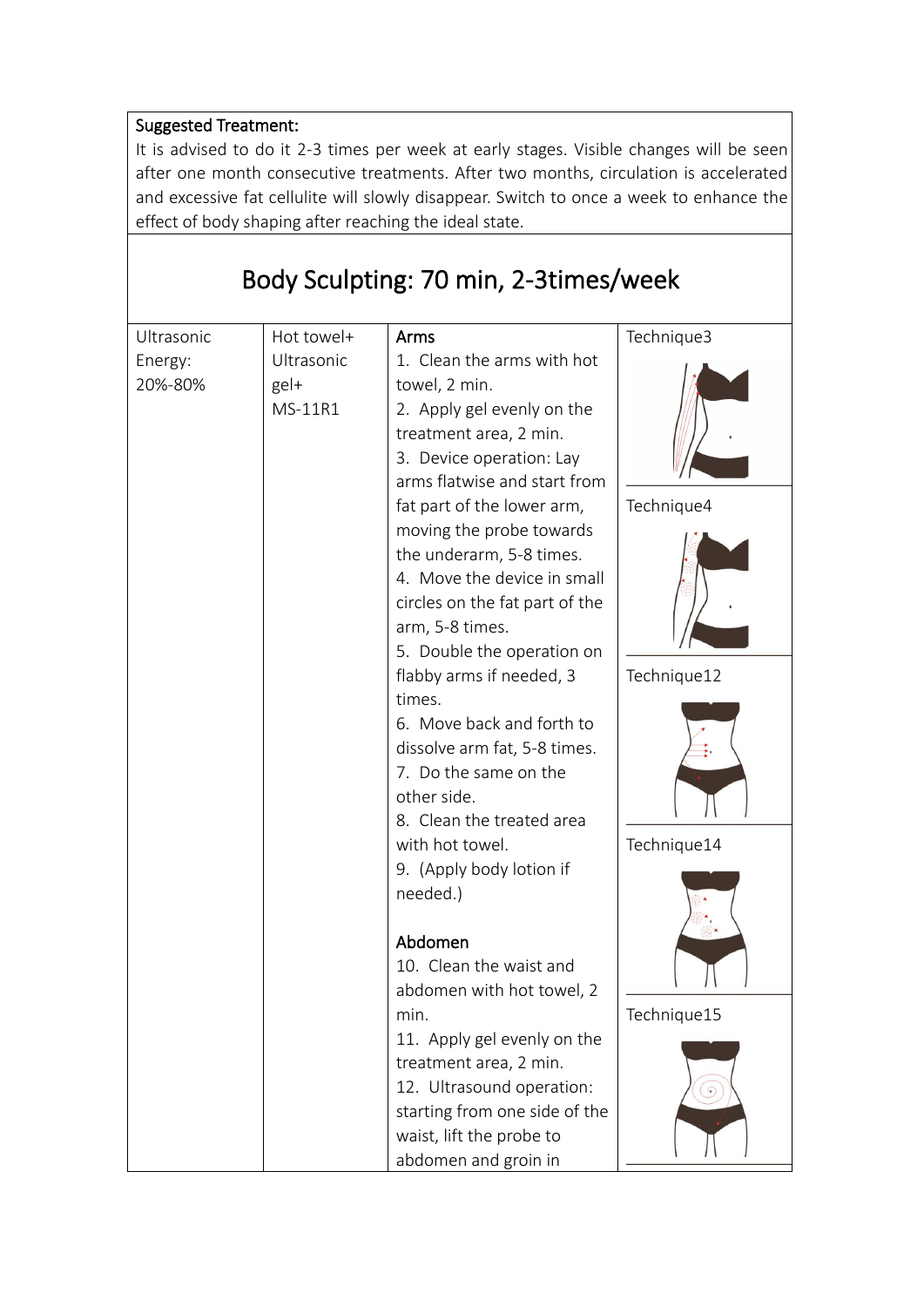|  | parallel lines, 3 times.       | Technique16 |
|--|--------------------------------|-------------|
|  | 13. Repeat the previous        |             |
|  | technique on the other side,   |             |
|  | 3 times.                       |             |
|  | 14. Move the probe on          |             |
|  | abdomen in small circular      |             |
|  | motions, 3 times.              |             |
|  | 15. Move the device on         | Technique21 |
|  | abdomen in big circular        |             |
|  | motions, 3 times.              |             |
|  | 16. Move the probe up and      |             |
|  | down to shape the waist,       |             |
|  | 3-5 times.                     |             |
|  | 17. Clean the treated area     |             |
|  | with hot towel.                | Technique22 |
|  | 18. (Apply body lotion if      |             |
|  | needed.)                       |             |
|  |                                |             |
|  | Legs                           |             |
|  | 19. Clean the buttocks with    |             |
|  | hot towel, 2 min.              |             |
|  | 20. Apply gel evenly on the    | Technique23 |
|  | treatment area, 2 min.         |             |
|  | 21. Device operation: Move     |             |
|  | the probe in small circular    |             |
|  | motions on the fat part of     |             |
|  | the lower leg, 5-8 times.      |             |
|  | 22. Move up and down on        |             |
|  | the fat part of the lower leg, | Technique24 |
|  | 5-8 times.                     |             |
|  | 23. Move the probe evenly      |             |
|  | in small circles on the upper  |             |
|  | leg, 5-8 times.                |             |
|  | 24. Move up and down on        |             |
|  |                                |             |
|  | the fat part of the upper leg, |             |
|  | 5-8 times.                     |             |
|  | 25. Scrape off the             |             |
|  | remaining gel and clean the    |             |
|  | treated area with hot towel.   |             |